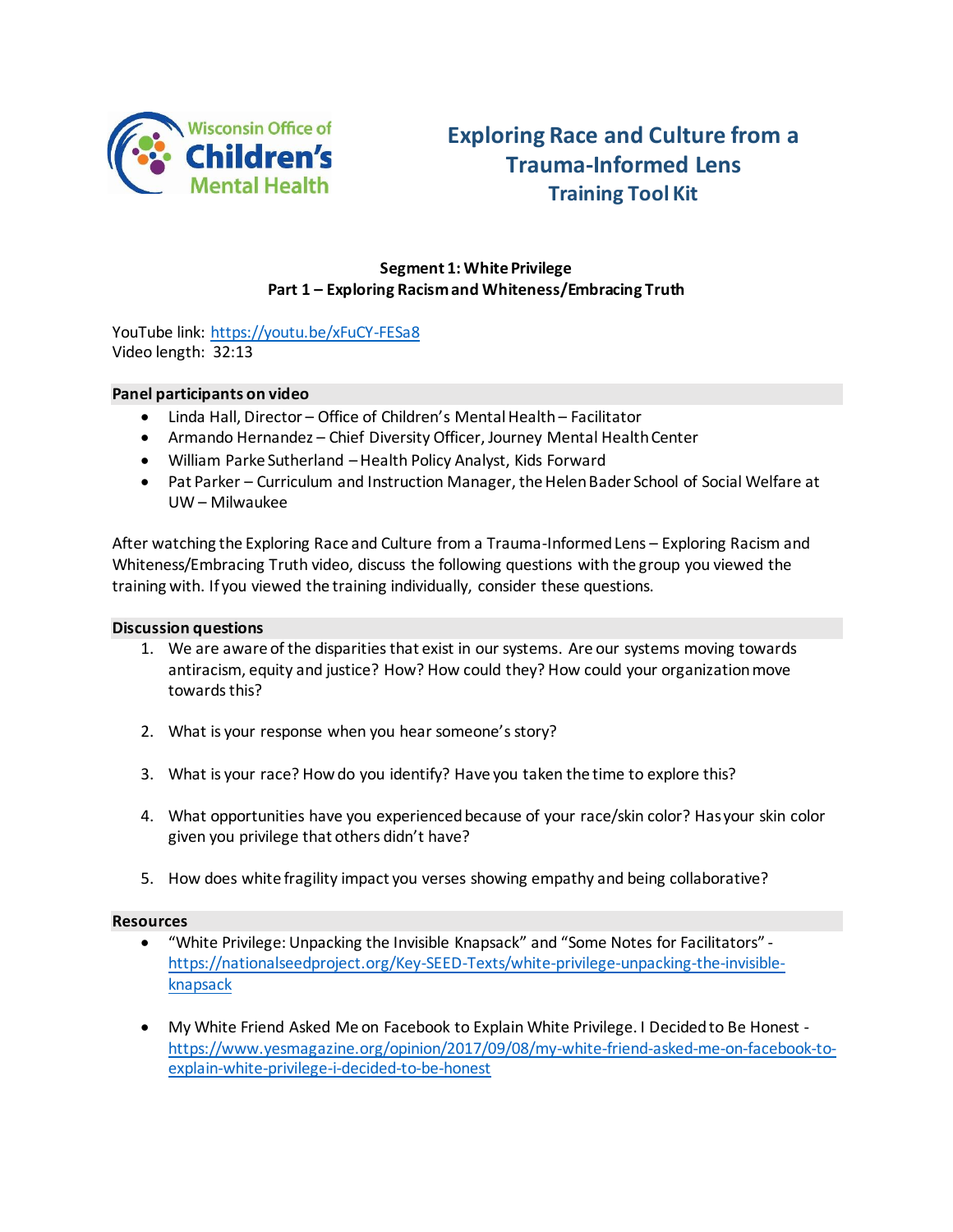- Dear Nice White People <https://austinchanning.substack.com/p/dear-nice-white-people>
- Critical Race Theory [https://www.edweek.org/leadership/what-is-critical-race-theory-and](https://www.edweek.org/leadership/what-is-critical-race-theory-and-why-is-it-under-attack/2021/05)[why-is-it-under-attack/2021/05](https://www.edweek.org/leadership/what-is-critical-race-theory-and-why-is-it-under-attack/2021/05)
- Family Voices United to End Racism against CYSHCN and their Families <https://familyvoices.org/famu/> Tools - <https://familyvoices.org/famu/tools/>
- The Case for Reparations [https://www.theatlantic.com/magazine/archive/2014/06/the-case](https://www.theatlantic.com/magazine/archive/2014/06/the-case-for-reparations/361631/)[for-reparations/361631/](https://www.theatlantic.com/magazine/archive/2014/06/the-case-for-reparations/361631/)

## **Notes from video**

As we consider trauma sensitivity we need to consider race. That means we have to address white privilege and racism in our country and how it influences everything, including human services. For most white people, there is much to learn about how white privilege works and what it means for people of color.

## **Topic 1: This discussion starts by grounding in our nation's history**

## **William**

- 1619 to now. In more than 400 years of U.S. history, only 57 years (since 1964) has there been legal equality on paper. And that doesn't take into account the war on drugs, mass incarceration, and recent efforts to dismantle voting rights protections.
- We can define race in historical context. It is a tool of white supremacy.
- White people lose their humanity in this also.

### **Pat**

- Goes beyond 1619. Back in imperial Europe it was financially beneficial to promote the idea that some people are more "human" than others.
- Needed the church to buy in, but that was counter to church beliefs where all are created.
- Colonialism where more powerful countries directly control less powerful countries. Through this, European countries gained political control. By 1800s European countries had political power and territorial control over 35% of world. By 1914 they had colonized 84% of the world.
- Two kinds of colonialism:
	- 1. Started as exploitation come in, take over resources, and church wanted to come in and be missionaries and save people. For the most the part they left the government in place.
	- 2. Settler colonialism when countries discovered they could gain more power, free labor. Settlers came in, took over, depopulated the land, enslaved people. Hierarchy –"It's OK for some people to take over and treat people in ways that are against my own morale code because they are less human than I am."

# **Armando**

- We have to look at how our work grounded in the history of colonialism. We need to create spaces to discuss this.
- In our spaces we don't create opportunities to discuss matters of history and include the voices of people at the margins – an anti-colonial framework that can be a part of this inclusive orientation.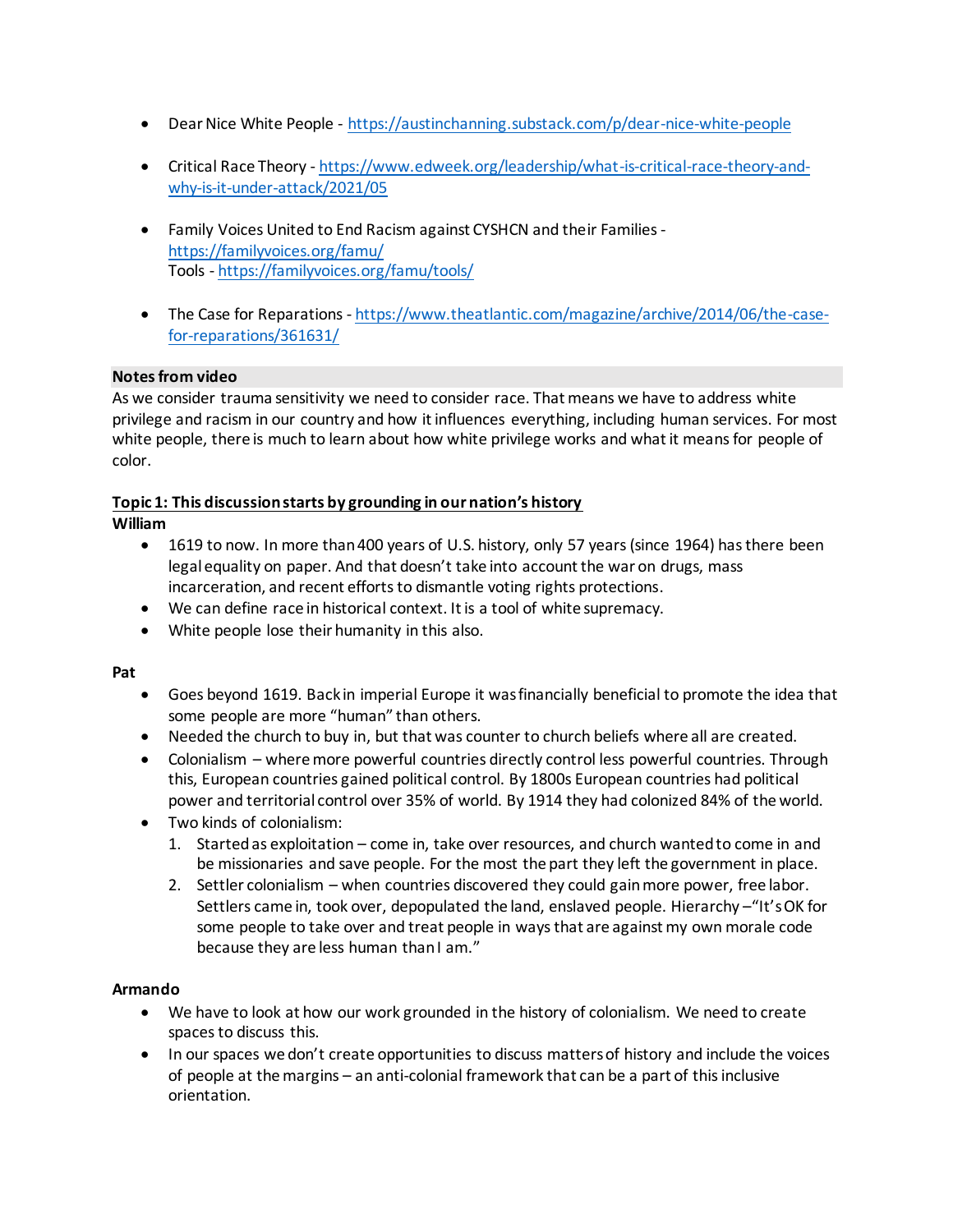We are aware of the disparities that exist in our systems, yet there are so many questions we need to ask. Are our systems moving towards antiracism, equity and justice?

#### **Topic 2: Intersectionality and oppression, how this dehumanizes**

*Quote to ground this section:* 

"Race is a socially constructed method of placing human beings into categories that signify their proximity to whiteness and in turn inform how a person is treated and perceived throughout their life.

"Race is not a neutral topic: it is an ideology that has manifested itself in violence to Black and Brown bodies through hundreds of years of ongoing social dominance based on skin color. The idea of race is a product of the ideology of white supremacy. It is inseparable from the belief that people with lighter skin are superior to people with darker skin. Hundreds of years after European colonizers used this ideology to justify genocide, land theft, enslavement, and domination, we see the persistence of a racial hierarchy in everyday school life."

*Source: Boyes-Watson, Carolyn, et al (2021). Circle Forward Supplement: Moving toward racial equity in schools—Starting with the adults.* <https://livingjusticepress.org/product/circle-forward-supplement/>

Pat

- Intersectionality is how a person with multiple group identities can experience oppression, discrimination, and even privilege or disenfranchisement due to those multiple group identities.
- These identities will not and cannot change. People can experience different types of trauma as a result.
	- $\circ$  Micro-aggression Chester Pierce identified this in the 1970s. Identified in subtle ways African Americans manifest aggression into real medical conditions. People experience these in many ways. Now in our attitudes – verbal, behavioral, environmental. Race based stress effects health due to micro-aggressions.
	- o In the 1990s micro insults was raised.
	- $\circ$  Micro invalidation comments people are made are explained. Need to understand the impact this has on people's mental wellness.
- Study found children of color experience micro-aggression 5 times per day and caused depression in school. If we are addressing trauma and children, need to pay attention to this.

### William

 When white people are called out for racism, micro-aggression, insults or invalidation they can get defensive. Remember the person doing this is showing you trust, giving you a gift and taking a chance that it will change your future behavior. It is a learning opportunity. Don't make up excuses, instead reframe this.

#### Armando

- What is your response when you hear someone's story?
- Our emotional response is complex.